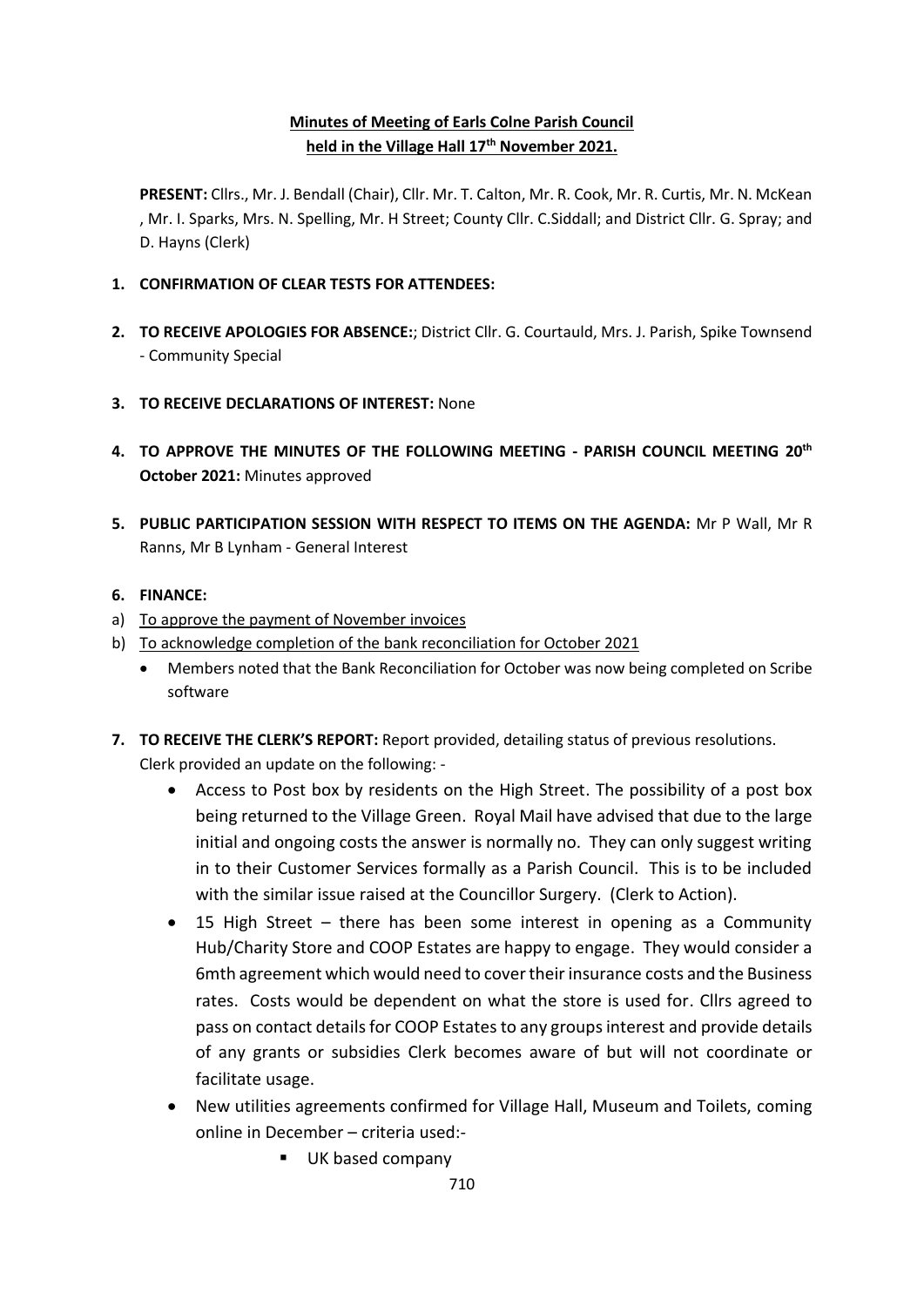- Business supplier (as these are the most stable at the moment)
- With online account no paper bills
- Smart meter upgrades
- Green renewable energy provisos if possible.
- Persimmon Site : links to existing water utilities being undertaken through Halstead Road access.
- Cala Site: hopefully a meeting to be arranged in the next week or so with BDC and the Cala team.
- Thomas Bell Road damage to the road sign. Cllr. Siddall advised this sign might be managed by BDC. (Clerk to Contact BDC)

#### **8. TO RECEIVE THE COMMUNITY SPECIALS REPORT:**

• Unfortunately the Community Special could not attend the meeting.

#### **9. PLANNING:**

a) Decisions reached by Braintree District Council as follows: -

| <b>Application No.</b> | Location                       | <b>Description</b>                                                                                                                                                                                                    | <b>BDC Decision Minutes</b>  |
|------------------------|--------------------------------|-----------------------------------------------------------------------------------------------------------------------------------------------------------------------------------------------------------------------|------------------------------|
|                        |                                |                                                                                                                                                                                                                       |                              |
| 21/03034/PLD           | 4 Ashwells Meadow CO6          | Application for Certificate of Lawfulness for proposed development - Proposed                                                                                                                                         | <b>Application Permitted</b> |
|                        | 2RF                            | single storey mono-pitch timber frame rear extension                                                                                                                                                                  |                              |
| 21/02820/TPO           | 18 Morleys Road Earls          | Notice of intent to carry out works to trees protected by Tree Preservation Order 40/                                                                                                                                 | <b>Application Permitted</b> |
|                        | Colne Essex CO6 2NT            | Reduce Birch by 3 meters as too big for such a small garden and Cut back over hang<br>Beech from number 19 to boundary using growth points. Tree seems to be diseased<br>worried about branches dropping into garden. |                              |
| 21/02608/HH            | Sunset High Street Earls       | Erection of front extension, insertion of 2 roof lights, cladding of external walls to                                                                                                                                | <b>Application Permitted</b> |
|                        | Colne Essex                    | dwelling and garage, provision of new garage doors and alterations to fenestration.                                                                                                                                   |                              |
| 21/02547/HH            | 14 The Croft Earls Colne Essel | Two-storey front and rear extensions, first-floor side extension, single-storey rear                                                                                                                                  | <b>Application Permitted</b> |
|                        | <b>CO6 2NH</b>                 | extension and single-storey outbuilding.                                                                                                                                                                              |                              |

It was shared that the application **19/02257/OUT** Station Road Earls Colne Essex Development has been refused at appeal but Cllr. Spray shared that this had been with the upsetting news that the Inspector did not view that there are enough new houses within the current BDC Local Plan. Further information to be shared as they are available.

#### b) Current Applications were reviewed by the Parish Council as follows: -

| <b>Application No.</b> | Location                 | <b>Description</b>                                                                                                                                                                                            | Parish Council  |
|------------------------|--------------------------|---------------------------------------------------------------------------------------------------------------------------------------------------------------------------------------------------------------|-----------------|
|                        |                          |                                                                                                                                                                                                               | <b>Decision</b> |
| 21/03166/HH            | 23 Nonancourt Way O6 2SW | Alterations to existing conservatory to increase energy efficiancy                                                                                                                                            | No Objections   |
| 21/03051/TPOCON        | 1 Aubrey Close, CO6 2FG  | Notice of intent to carry out works to trees in a Conservation Area -<br>Fell row of leaning and sick Sycamore stems, running 3-4, meters<br>back from the boundary fence approx to line of Holly tree. Dence | No Objections   |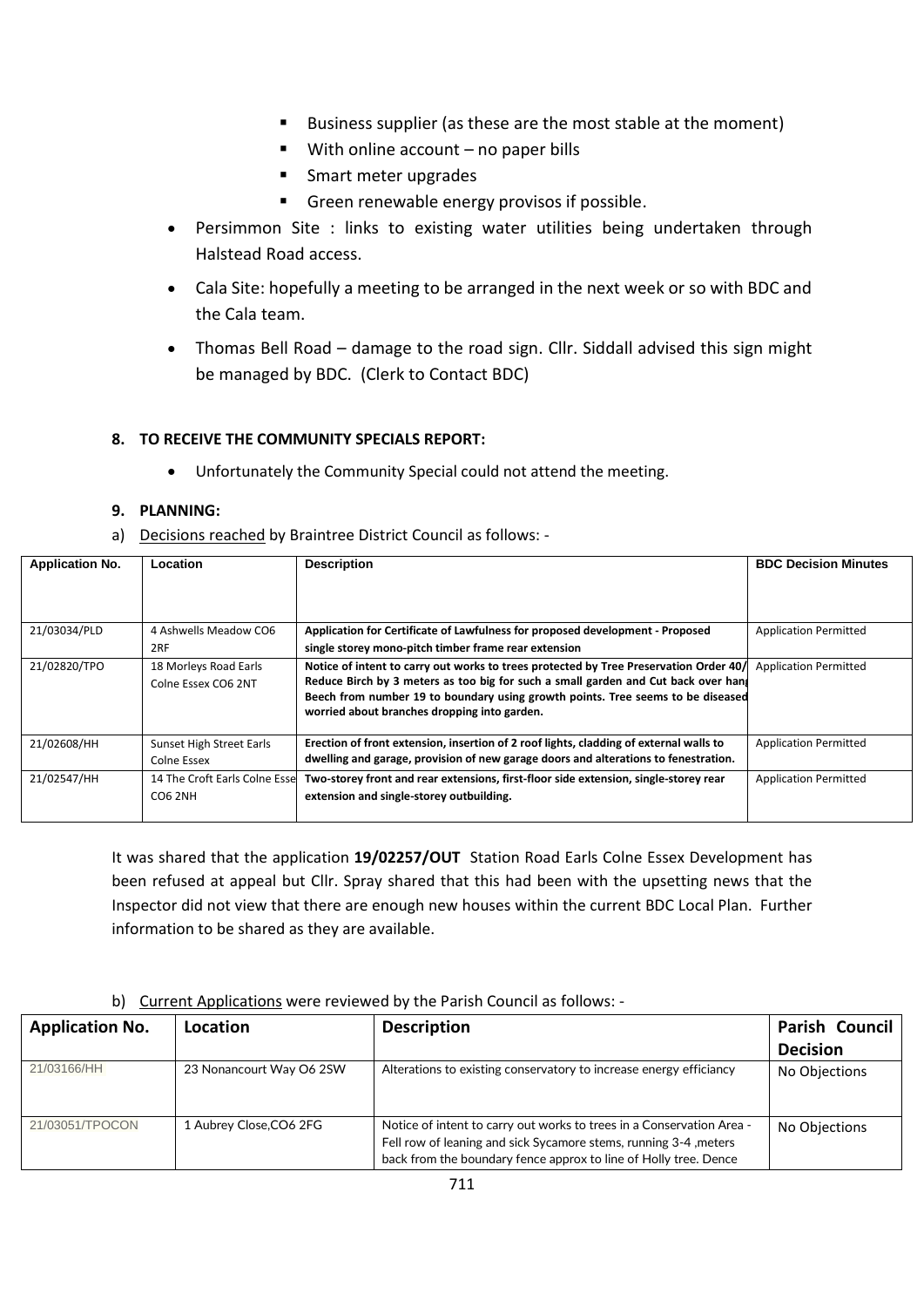|                 |                                                    | cluster of trees at bottom of fence line, cut back branches over                                                                                                                                  |               |
|-----------------|----------------------------------------------------|---------------------------------------------------------------------------------------------------------------------------------------------------------------------------------------------------|---------------|
|                 |                                                    | hanging garden                                                                                                                                                                                    |               |
| 21/03110/TPOCON | 28 Burrows Road CO6 2SA                            | Notice of intent to carry out works to tree in a Conservation Area -<br>Fell diseased Cherry tree at rear of property                                                                             | No Objections |
| 21/03200/TPOCON | 1 Coombe Lodge Foundry Lane<br>CO <sub>6</sub> 2SB | Notice of intent to carry out works to tree in a Conservation Area - Line<br>Lime trees out the back of Coombe Lodge to be pollarded to previous<br>points as the residents gardens are too shady | No Objections |
| 21/03143/HH     | 51 Burrows Road CO6 2SA                            | Erection of first floor rear extension.                                                                                                                                                           | No Objections |

# **10. Request for an update on speeding issues**

- Request for around £3000 solar powered, mobile, speed sign, which can store data detailing speeds of passing vehicles to be purchased. Put forward to Budget discussions (Cllr. Sparks)
- Cllr. Siddal shared new scheme and criteria for use of portable VAS within the Village.

# **11. To Discuss Applications for Co-option on Casual Vacancy and confirm Councillor Resignation.**

- Two applicants were able to attend tonight, decision deferred to December meeting when third applicant can attend.
- Cllr. Barrett has resigned. Clerk to draft a letter thanking her for all her hard work and long years at the Council.

# **12. Details on Working Groups and Budgets Clarified so far**

• It was agreed that members needed to contact clerk with confirmation of Working Group details and lead. (Clerk to send on list of details required)

# **13. Feedback on First Councillor Surgery**

- Despite the short notice, although there were no residents in person on the evening, there were questions sent electronically and dropped/phoned in during the day for the meeting. It was considered a successful night.
- Questions to be formulated into a spreadsheet and formal answers to be organised.(Clerk to Action)
- Next meeting to be held on the 8<sup>th</sup> January 2022 at 11am (Clerk to publicise)

# **14. Actions taken since last Parish Council Meeting that were not on the Agenda**

- Works to the Shrubbery have been finished to a very high standard.
- Trees on Village Green were found still to hold some dead wood tree surgeons have reattended at no further cost to rectify.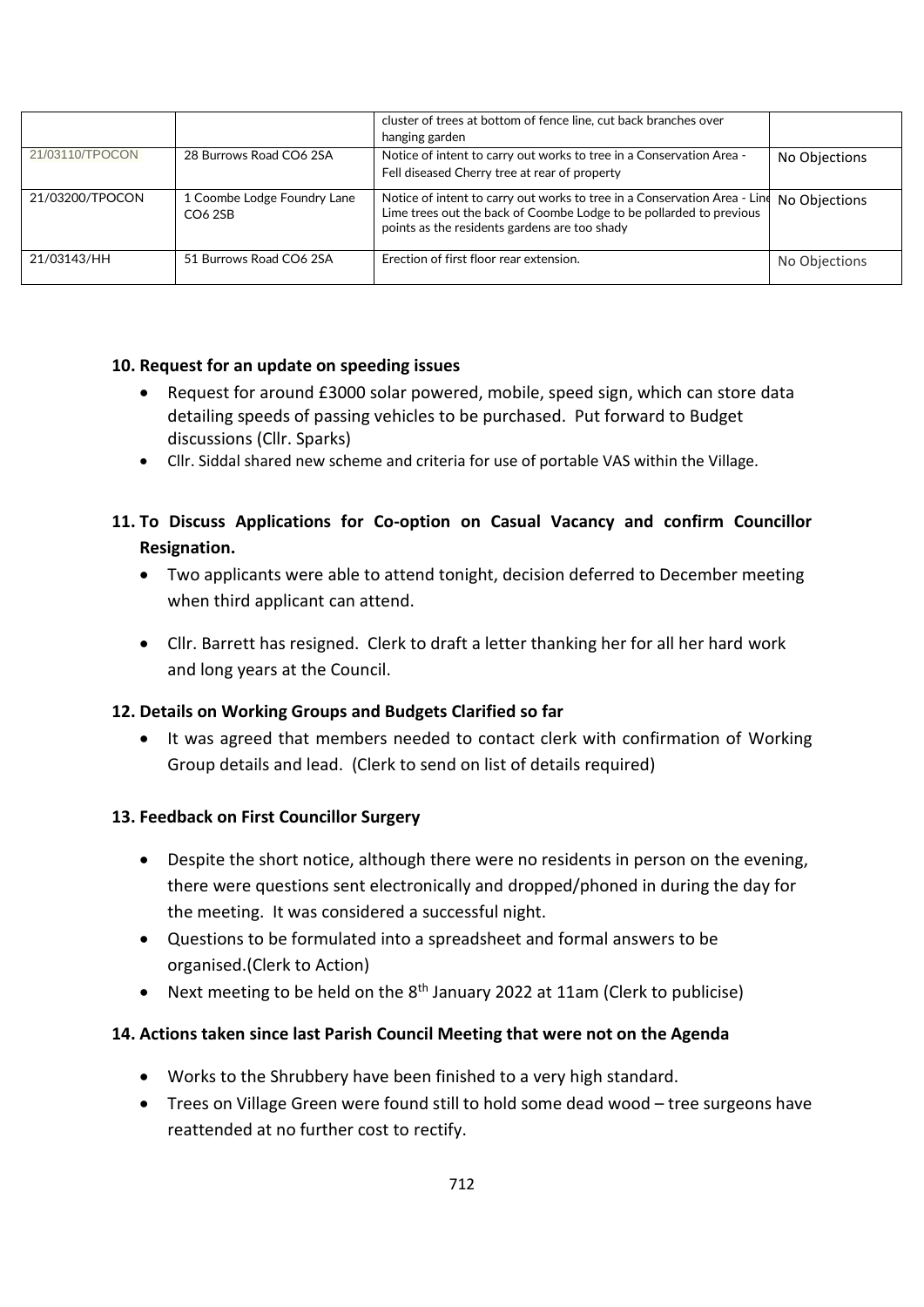- Privacy issues for Councillors Clerk to be contacted for process if there are any concerns with addresses being held online.
- Burrows development a contact has been found with the new management company.

#### **15. Update on Village Hall**

- Mural for small and large hall to be looked into, source photographs to be found (IS/JB/HS)
- Works to Village Hall reviewed and updated.

#### **16. Update on Museum**

- Museum has re-opened.
- Notification has been given that consent has been given for the removal of the staircase. (Clerk to liaise with contractors)

#### **17. To discuss Youth Issues within the Village**

- Confirmation that 2<sup>nd</sup> December meeting can be held at the Village Hall/Parish Chamber. Cllr. McKean to confirm date.
- Confirmation that Parish Council can facilitate contacts between interested parties to take forward suggestions.
- Cllr. Siddall advised that he is working with the Youth Team at Essex and is happy to attend. ( Clerk to send on details once confirmed.)

# **18. To receive update on the Neighbourhood Plan**

- Draft Landscape Character Assessment through.
- Request from Cllr. Calton to Cllr. Spray for a meeting with the team working on the Local Plan for clarification and feeding in information (Cllr. Spray and Clerk to action)

# **19. Noticeboards within the Village**

- COOP to be approached about the possibility of putting a new notice board outside their shop. (Clerk to include in discussions for Village Question site)
- St Andrews Church to be approached with a view to a board on their site visible from Park Lane
- We can investigate the moving of the notice board at the High Street End of York Road.
- Siting a board outside the Village Hall/Parish Office to be investigated
- Costs of works to re-vamp the notice board on the Village Green to be ascertained, and can this be included in S.106 monies (S.106 team)